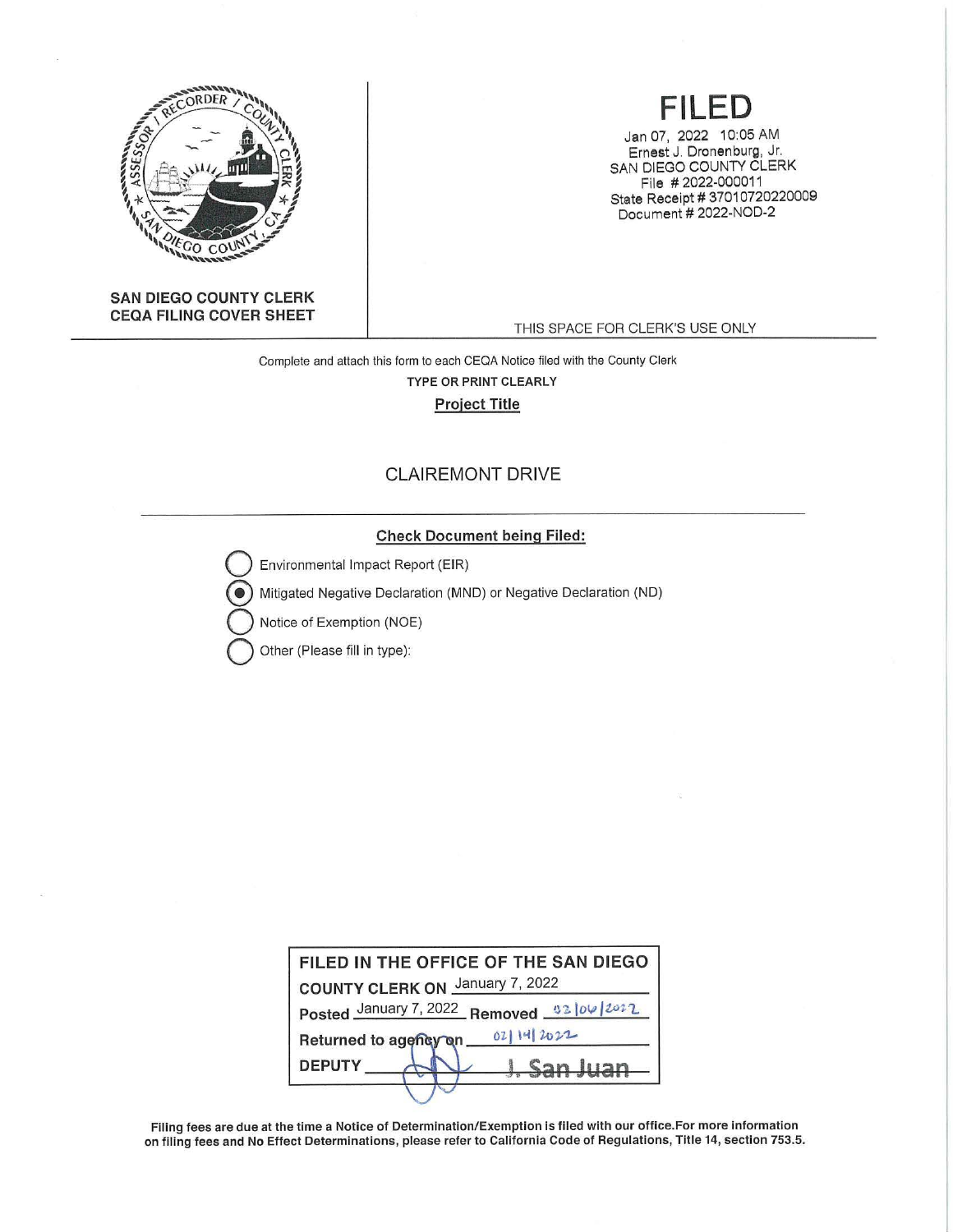#### **NOTICE OF DETERMINATION**

(Choose one)

**To:** X Recorder/County Clerk P.O. Box 1750, MS A33 1600 Pacific Hwy, Room 260 San Diego, CA 92101-2422

**From:** City of San Diego Development Services Department 1222 First Avenue, MS 501 San Diego, CA 92101

Office of Planning and Research 1400 Tenth Street, Room 121 Sacramento, CA 95814

**Project Number:** 677814

**State Clearinghouse Number:** N/A

**Project Title:** Clairemont Drive

**Project Location:** 3450 Clairemont Drive, San Diego, CA.

**Project Description:** To demolish two buildings and to allow the construction of a three-story, 89,250 square-foot, 40 unit multi-family townhome development. The 3.28-acre project site is zoned RM-1-1 (Residential--Multiple Unit) and has a land use designation of Low-Medium Residential (10-15 du/ac) in the Clairemont Community Plan. The project site is located at 3450 Clairemont Drive and is within the Clairemont Community Plan, Montgomery Field Airport Land Use Compatibility Overlay Zone, Clairemont Mesa Height Limit Overlay Zone, Montgomery Field Airport Influence Area - Review Area 2, Montgomery Field FAA Part 77 Noticing Area, and Very High Fire Hazard Severity Zone.

**Project Applicant:** Atlantis Group, Ted Shaw- 2488 Historic Decatur Road #200 San Diego, CA 92106. (619) 523-1930

This is to advise that the Planning Commission of the City of San Diego on December 16, 2021 approved the above described project and made the following determinations:

- 1. The project in its approved form  $\Box$  will,  $X$  will not, have a significant effect on the environment.
- 2.  $\Box$  An Environmental Impact Report was prepared for this project and certified pursuant to the provisions of CEQA.
	- **X** A Negative Declaration was prepared for this project pursuant to the provisions of CEQA.
	- $\square$  An Addendum to Negative Declaration / Mitigated Negative Declaration / Environmental Impact Report No. was prepared for this project pursuant to the provisions of CEQA.

Record of project approval may be examined at the address above.

- 3. Mitigation measures  $\square$  were, X were not, made a condition of the approval of the project; and a mitigation, monitoring and reporting program  $\Box$  was,  $\Box$  was not, adopted for the project.
- 4. (EIR only) Findings  $\square$  were,  $\square$  were not, made pursuant to CEQA Guidelines Section 15091.
- 5. (EIR only) A Statement of Overriding Considerations  $\Box$  was,  $\Box$  was not, adopted for this project.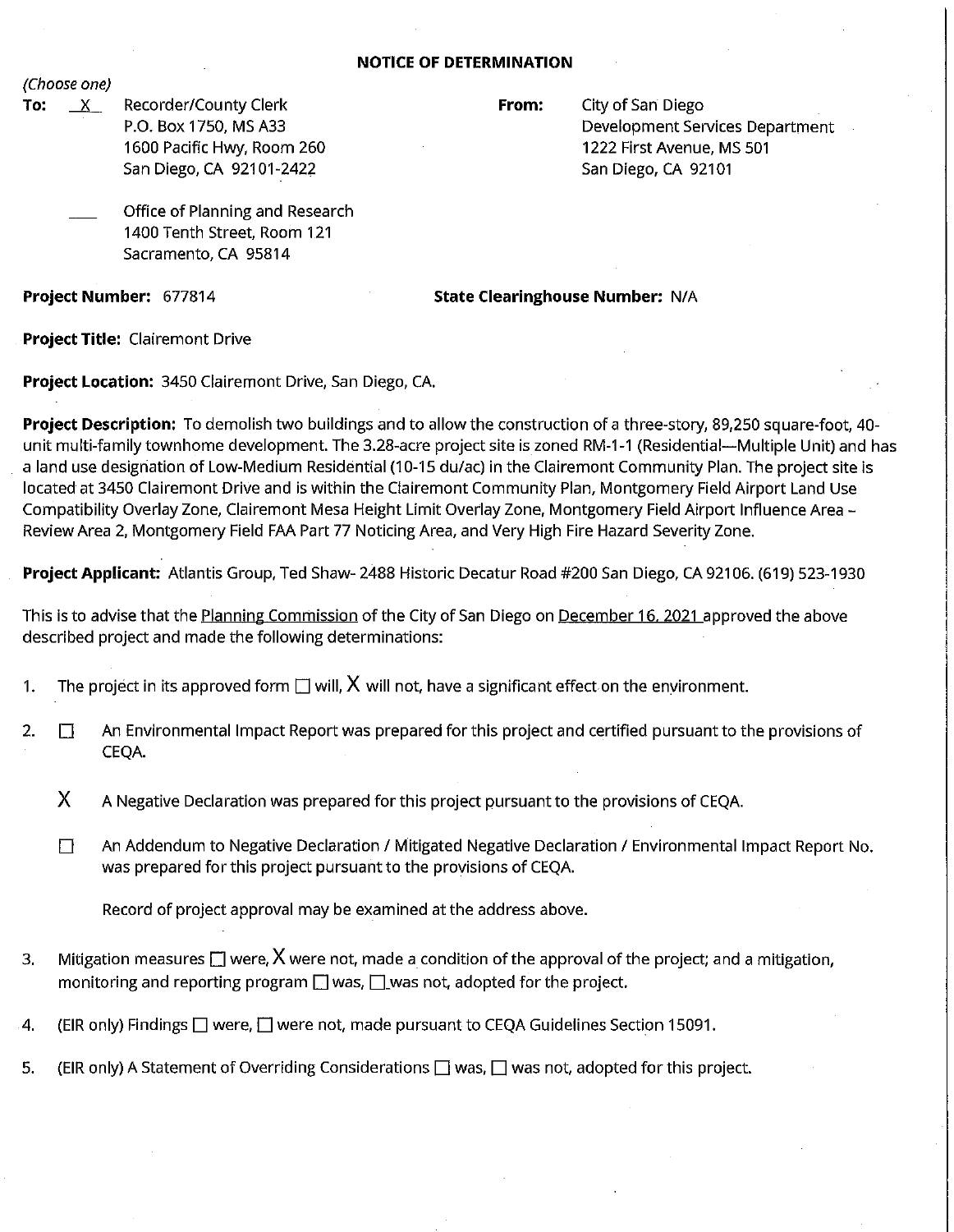|                                                                                                                                                                                                          | Transaction #:<br>Receipt #.       | San Diego County<br>6174885<br>2022010754 | <u>TITELIÄ TIIDI JULIA LIIDI JULIA LAIKEEN KOKKA ASIA KUULI JULIA LAIKEEN KOKKA ASIA KOKKA ASIA KUULI JULIA LAIK</u> |         |  |
|----------------------------------------------------------------------------------------------------------------------------------------------------------------------------------------------------------|------------------------------------|-------------------------------------------|----------------------------------------------------------------------------------------------------------------------|---------|--|
| Ernest J. Dronenburg, Jr.<br>Assessor/Recorder/County Clerk<br>1600 Pacific Highway Suite 260<br>P. O. Box 121750, San Diego, CA 92112-1750<br>Tel. (619) 237-0502  Fax (619) 557-4155<br>www.sdarcc.com | Cashier Date:<br>Cashier Location: | 01/07/2022<br><b>SD</b>                   | 01/07/2022 10:06 am<br>Print Date:                                                                                   |         |  |
|                                                                                                                                                                                                          |                                    |                                           | <b>Payment Summary</b>                                                                                               |         |  |
|                                                                                                                                                                                                          |                                    |                                           | \$2,598.00<br><b>Total Fees:</b><br>\$2,598.00<br><b>Total Payments</b><br>\$0.00<br>Balance:                        |         |  |
|                                                                                                                                                                                                          |                                    |                                           |                                                                                                                      |         |  |
|                                                                                                                                                                                                          |                                    |                                           |                                                                                                                      |         |  |
|                                                                                                                                                                                                          |                                    |                                           |                                                                                                                      |         |  |
| Payments                                                                                                                                                                                                 |                                    |                                           |                                                                                                                      |         |  |
| CHECK PAYMENT #10814                                                                                                                                                                                     |                                    |                                           | \$2,530.25                                                                                                           |         |  |
| VITALCHEK PAYMENT                                                                                                                                                                                        |                                    |                                           |                                                                                                                      | \$67.75 |  |
| <b>Total Payments</b>                                                                                                                                                                                    |                                    |                                           | \$2,598.00                                                                                                           |         |  |
| Filing                                                                                                                                                                                                   |                                    |                                           |                                                                                                                      |         |  |
| ¦CEQA - NOD                                                                                                                                                                                              |                                    |                                           | FILE #: 2022-000011 Date: 01/07/2022 10:05AM<br>Pages: 3                                                             |         |  |
|                                                                                                                                                                                                          |                                    | State Receipt # 37-01/07/2022-0009        |                                                                                                                      |         |  |
| Fish & Wildlife County Administrative Fee<br>Fees:                                                                                                                                                       |                                    |                                           |                                                                                                                      | \$50.00 |  |
| Fish & Wildlife Mitigated/Negative Declaration<br>Fees:                                                                                                                                                  |                                    |                                           | \$2,548.00                                                                                                           |         |  |
| <b>Total Fees Due:</b>                                                                                                                                                                                   |                                    |                                           | \$2,598.00                                                                                                           |         |  |
| Grand Total - All Documents:                                                                                                                                                                             |                                    |                                           | \$2,598.00                                                                                                           |         |  |

 $\sim 10^{-11}$ 

 $\bar{z}$